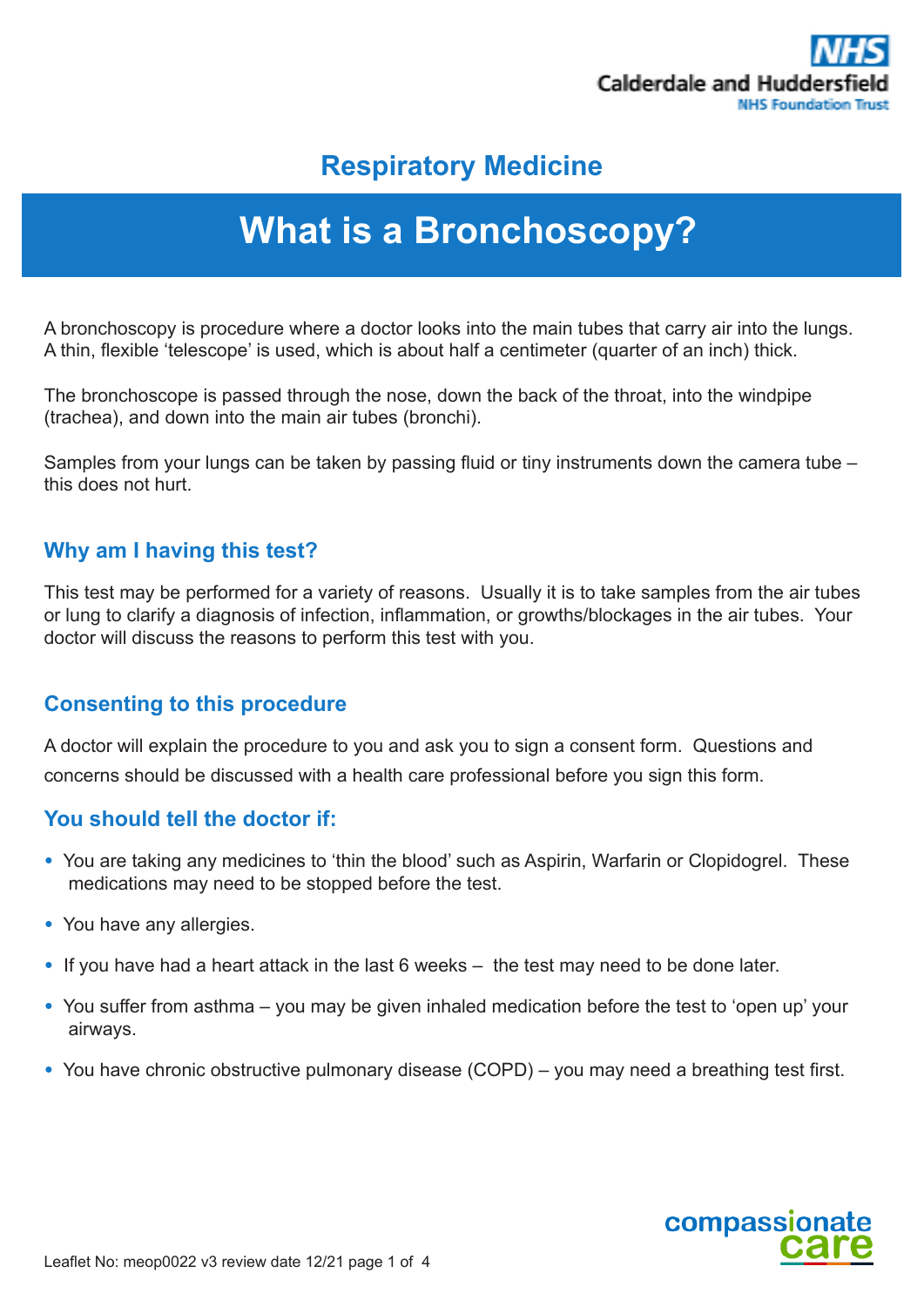# **What should I do before the test?**

- Because you are having sedation, it is important that you arrange transport to and from the hospital. You must not drive yourself.
- You should not eat or drink anything from 9am on the day of your test if it is scheduled for the afternoon and you should not eat or drink anything from midnight the day before your test if it is scheduled for the morning.
- Take your usual medication(s) on the day of the test with a small amount of water, unless your doctor tells you otherwise.
- Wear comfortable clothing. It is best to leave jewellery at home, as you may be asked to remove it.

# **What happens when I arrive at the hospital?**

- A member of the nursing team will explain to you what will happen to you during your visit, and record some information in an admission document.
- You will be given an Identity Band to wear on your wrist.
- Any dentures will be removed, and securely stored in a pot, which will be carefully looked after.
- The exact time at which your test takes place may vary and cannot be determined in advance and you need to be prepared to stay all afternoon (if your test is scheduled in the afternoon) or all morning (if your test is scheduled for the morning).

# **What happens during the test?**

- The test needs to be done under sedation a 'cannula' (plastic needle) will be inserted into your hand or arm to give you a sedative; this will make you feel comfortable and relaxed. Following sedation many patients may not remember anything about the test.
- Your oxygen levels will be monitored throughout the test, and you will be given oxygen via a small foam padded tube placed just inside your nose.
- Some anaesthetic spray will be gently sprayed on the back of your throat, and some gel placed into your nostrils – there may be a bitter taste similar to bananas. There may be a different sensation to breathing and swallowing after this spray as the throat becomes 'frozen' – this is normal. You will be able to breathe and swallow normally, although it may feel different. You can cough and swallow if you wish during the test.
- During the procedure you may feel slight discomfort as the bronchoscope is passed through your nose and down into your trachea (windpipe) and more local anaesthetic spray is used. This may make you cough, but this will quickly subside.
- The procedure takes around 15-20 minutes, depending on how many samples are taken.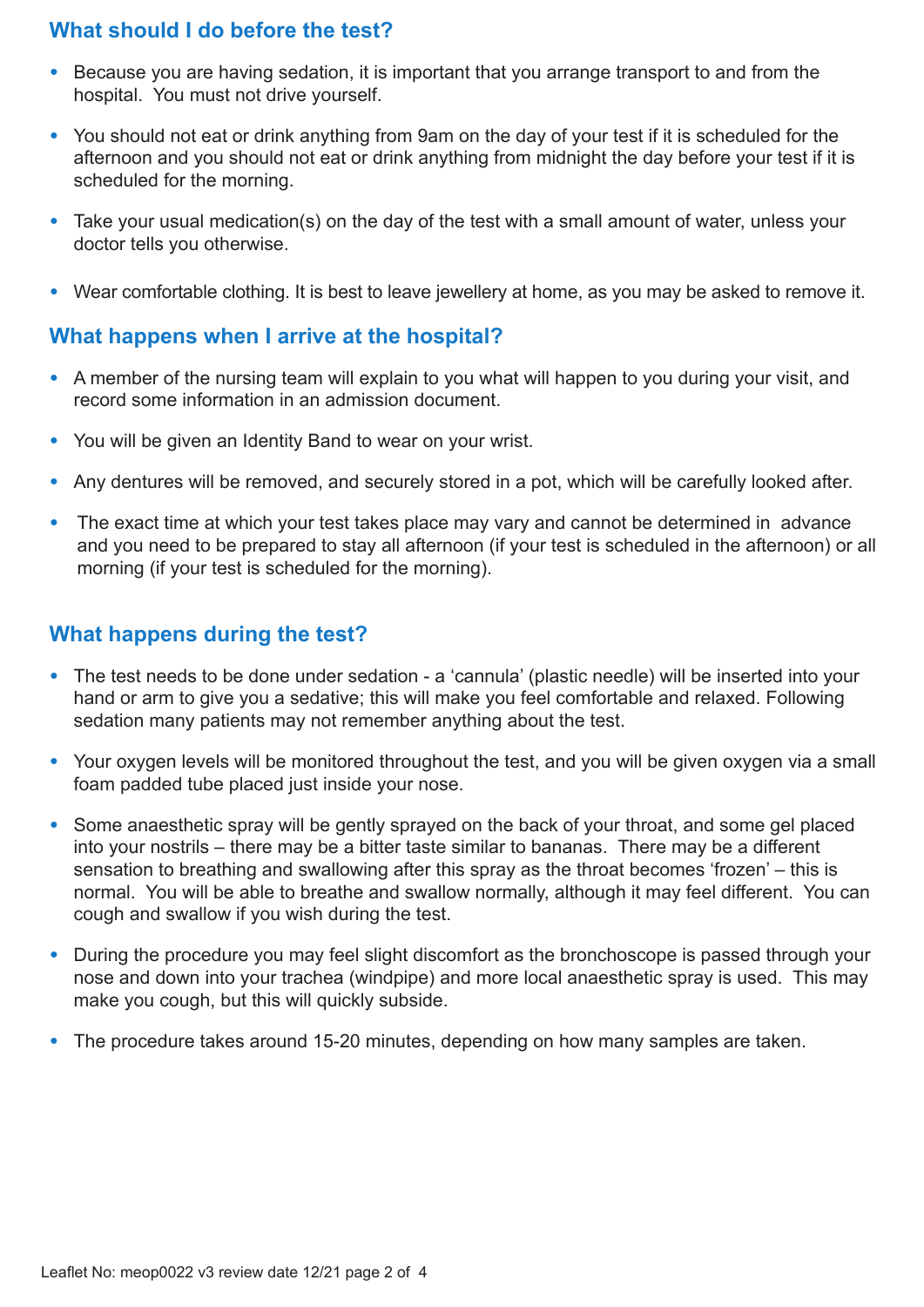# **What happens after the test?**

- You will rest in the recovery area of the Endoscopy Unit, where a nurse will be present until the sedative has worn off.
- You may continue to receive oxygen for a short period.
- For certain types of lung biopsy, you may require a chest x-ray an hour after the procedure. This would have been discussed with you in advance if this applies to you.
- The feeling in your throat will wear off after 2 hours of being given the anaesthetic spray you will be able to drink after that period.

#### **Are there any side-effects?**

This is a safe test - less than 1 in 2,000 people undergoing the test will have a serious complication.

It is common to have a minor sore throat or cough up a small amount of blood for a day or two after the test. You should not let this alarm you. However, if you feel very unwell, develop a fever, or cough up large amounts of blood you should contact the Endoscopy Unit (09:00 – 17:00) or the Accident and Emergency Department if out of hours.

# **Going home**

- As you have had sedation, you must be accompanied home. Someone should be at home with you overnight.
- You **MUST NOT** drive, operate dangerous machinery, or sign legally binding documents for 24 hours after the sedation.

# **How will I find out the results of the test?**

You will be given an appointment to come back to the clinic for your results. No results will be available on the day of the test.

# **Please contact your Consultant's secretary if you do not receive a clinic appointment.**

# **Useful Numbers**

Huddersfield Royal Infrimary (HRI) Endoscopy Unit 01484 355867 Calderdale Royal Hospital (CRH) Endoscopy Unit 01422 223920 Respiratory Secretaries ( HRI) 01484 355655/355581 Respiratory Secretaries (CRH) 01422 223122

# **Further information:**

British Lung Foundation – **www.lunguk.org** Helpline 03000 030 555 NHS Choices – **www.nhs.uk**